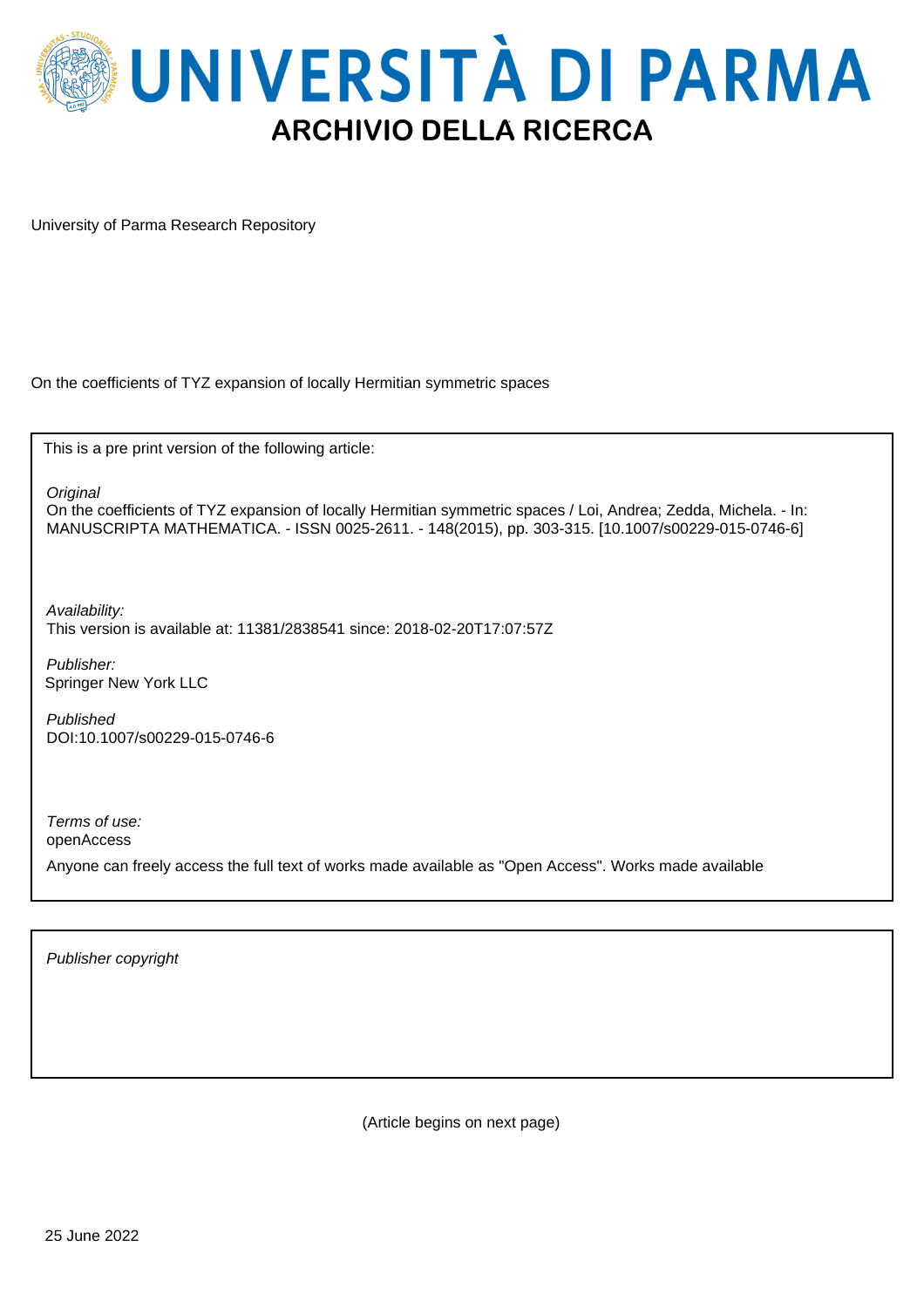### ON THE COEFFICIENTS OF TYZ EXPANSION OF LOCALLY HERMITIAN SYMMETRIC SPACES

ANDREA LOI AND MICHELA ZEDDA

ABSTRACT. In this paper we address the problem of studying those Kähler manifolds whose first two coefficients of the associated TYZ expansion vanish and we prove that for a locally Hermitian symmetric space this happens only in the flat case. We also prove that there exist nonflat locally Hermitian symmetric spaces where all the odd coefficients vanish.

### 1. introduction and statement of the main results

Let  $M$  be a *n*-dimensional complex manifold endowed with a Kähler metric g. Assume that there exists a holomorphic line bundle  $L$  over  $M$  such that  $c_1(L)=[\omega]$ , where  $\omega$  is the Kähler form associated to g and  $c_1(L)$ denotes the first Chern class of L (such an L exists if and only if  $\omega$  is an integral form). Let  $m \geq 1$  be a non-negative integer and let  $h_m$  be an Hermitian metric on  $L^m = L^{\otimes m}$  such that its Ricci curvature  $\text{Ric}(h_m) = m\omega$ . Here  $\text{Ric}(h_m)$  is the two–form on M whose local expression is given by

<span id="page-1-0"></span>
$$
Ric(h_m) = -\frac{i}{2}\partial\bar{\partial}\log h_m(\sigma(x), \sigma(x)),\tag{1}
$$

for a trivializing holomorphic section  $\sigma: U \to L^m \setminus \{0\}$ . In the quantum mechanics terminology  $L^m$  is called the *quantum line bundle*, the pair  $(L^m, h_m)$  is called a *geometric quantization* of the Kähler manifold  $(M, m\omega)$ and  $\hbar = m^{-1}$  plays the role of Planck's constant (see e.g. [\[2\]](#page-14-0)). Consider the separable complex Hilbert space  $\mathcal{H}_m$  consisting of global holomorphic

<sup>2000</sup> Mathematics Subject Classification. 53C55; 58C25; 58F06.

 $Key words and phrases. Kähler manifolds; quantization; TYZ asymptotic expansion;$ Hermitian symmetric spaces; scalar flat Kähler metrics.

The first author was supported by Prin  $2010/11$  – Varietà reali e complesse: geometria, topologia e analisi armonica – Italy; the second author was supported by the project FIRB "Geometria Differenziale e teoria geometrica delle funzioni". Both the authors were supported by INdAM-GNSAGA - Gruppo Nazionale per le Strutture Algebriche, Geometriche e le loro Applicazioni.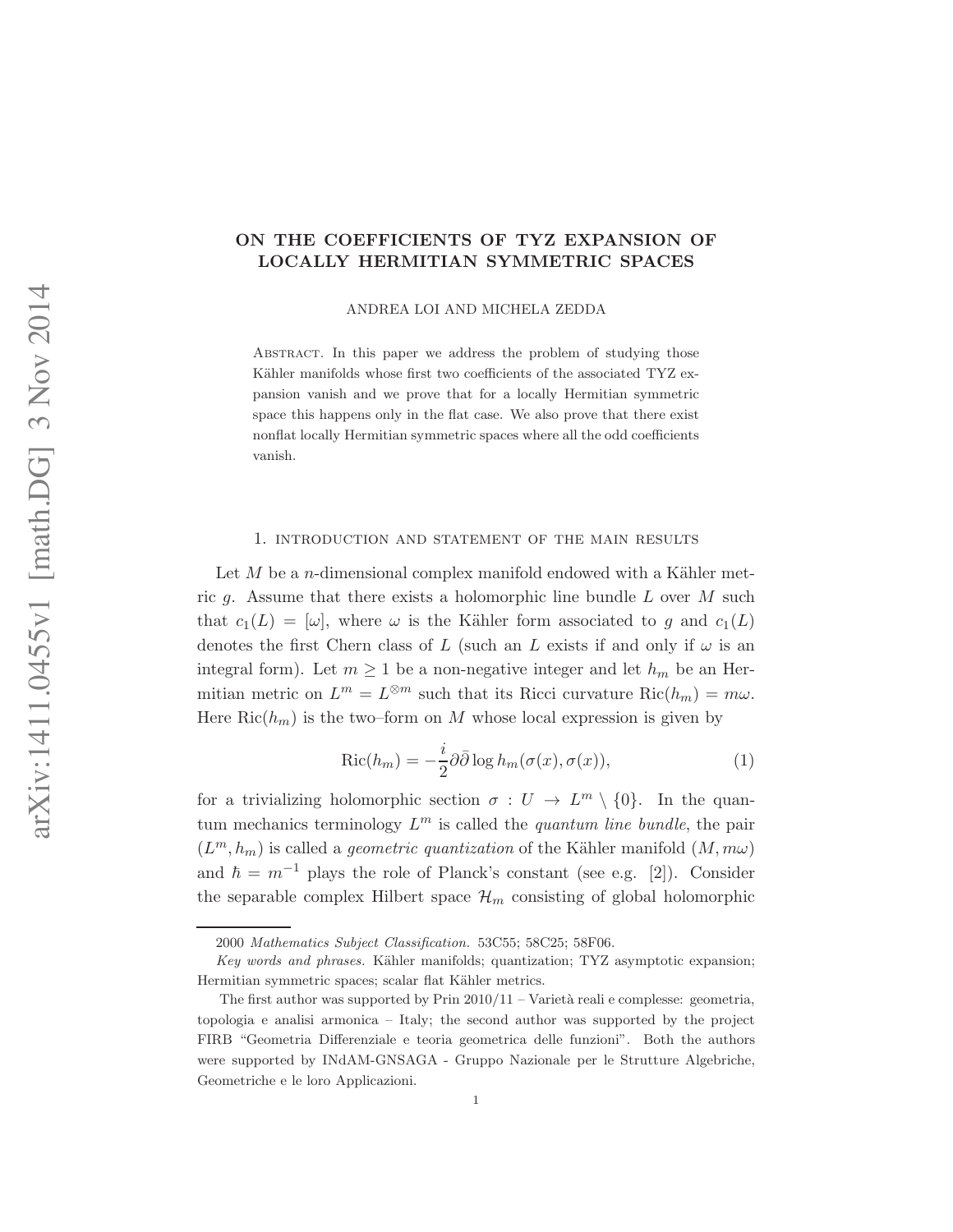sections s of  $L^m$  such that

$$
\langle s, s \rangle_m = \int_M h_m(s(x), s(x)) \frac{\omega^n}{n!} < \infty.
$$

Define:

$$
\epsilon_{mg}(x) = \sum_{j=0}^{d_m} h_m(s_j(x), s_j(x)),\tag{2}
$$

where  $s_j$ ,  $j = 0, \ldots, d_m$  (dim  $\mathcal{H}_m = d_m + 1 \leq \infty$ ) is an orthonormal basis of  $\mathcal{H}_m$ .

As suggested by the notation this function depends only on the metric mg and not on the orthonormal basis chosen or on the Hermitian metric  $h_m$ . Obviously if M is compact  $\mathcal{H}_m = H^0(L^m)$ , where  $H^0(L^m)$  is the (finite dimensional) space of global holomorphic sections of  $L^m$ .

In the literature the function  $\epsilon_{mq}$  was first introduced under the name of  $\eta$ -function by J. Rawnsley in [\[27\]](#page-15-0), later renamed as  $\theta$ -function in [\[5\]](#page-14-1) followed by the *distortion function* of G. R. Kempf  $[14]$  and S. Ji  $[15]$ , for the special case of Abelian varieties and of S. Zhang [\[32\]](#page-16-0) for complex projective varieties.

In [\[31\]](#page-16-1) Zelditch proved that if in the above setting  $M$  is compact, there exists a complete asymptotic expansion in the  $C^{\infty}$  category of Kempf's distortion function:

<span id="page-2-0"></span>
$$
\epsilon_{mg}(x) \sim \sum_{j=0}^{\infty} a_j(x) m^{n-j},\tag{3}
$$

where  $a_0(x) = 1$  and  $a_i(x)$ ,  $j = 1,...$  are smooth functions on M. This means that, for any nonnegative integers  $r, k$  the following estimate holds:

<span id="page-2-1"></span>
$$
||\epsilon_{mg}(x) - \sum_{j=0}^{k} a_j(x) m^{n-j}||_{C^r} \le C_{k,r} m^{n-k-1},
$$
\n(4)

where  $C_{k,r}$  are constant depending on k, r and on the Kähler form  $\omega$  and  $||\cdot||_{C^r}$  denotes the  $C^r$  norm in local coordinates. The expansion [\(3\)](#page-2-0) is called Tian–Yau–Zelditch expansion (TYZ in the sequel). Later on, Z. Lu [\[24\]](#page-15-3), by means of Tian's peak section method, proved that each of the coefficients  $a_i(x)$  is a polynomial of the curvature and its covariant derivatives at x of the metric g which can be found by finitely many algebraic operations. In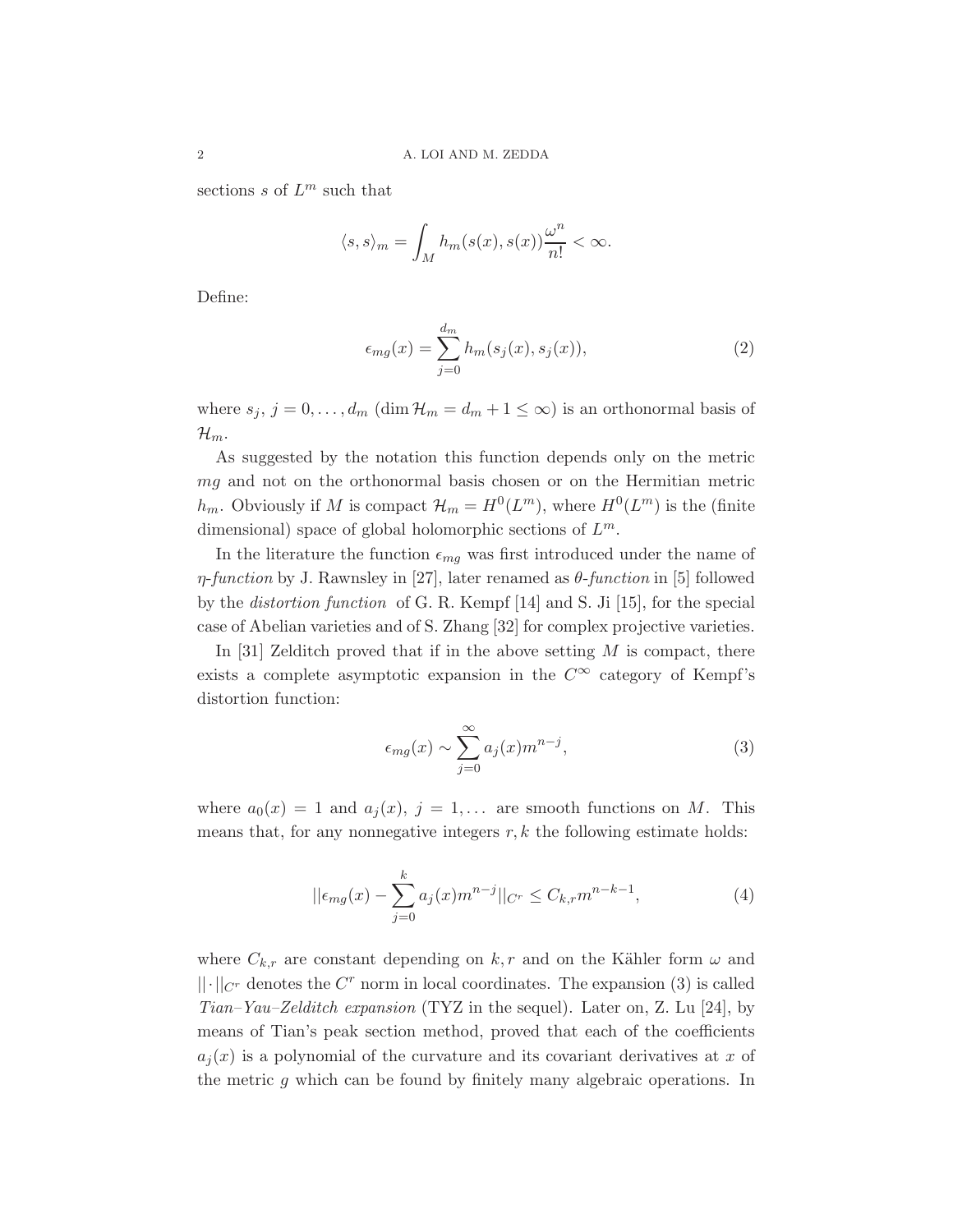particular, he computed the first three coeffcients which are given by:

<span id="page-3-0"></span>
$$
\begin{cases}\na_1(x) = \frac{1}{2}\rho \\
a_2(x) = \frac{1}{3}\Delta\rho + \frac{1}{24}(|R|^2 - 4|\text{Ric}|^2 + 3\rho^2) \\
a_3(x) = \frac{1}{8}\Delta\Delta\rho + \frac{1}{24}\text{divdiv}(R, \text{Ric}) - \frac{1}{6}\text{divdiv}(\rho\text{Ric}) + \\
\quad + \frac{1}{48}\Delta(|R|^2 - 4|\text{Ric}|^2 + 8\rho^2) + \frac{1}{48}\rho(\rho^2 - 4|\text{Ric}|^2 + |R|^2) + \\
\quad + \frac{1}{24}(\sigma_3(\text{Ric}) - \text{Ric}(R, R) - R(\text{Ric}, \text{Ric})),\n\end{cases}
$$
\n(5)

where  $\rho$ , Ric, R, are, respectively, the scalar curvature, the Ricci tensor and the Riemann curvature tensor of  $(M, g)$ . The reader is also referred to [\[17\]](#page-15-4) and [\[18\]](#page-15-5) (see also formula [\(12\)](#page-9-0) below) for a recursive formula of the coefficients  $a_j$ 's and an alternative computations of  $a_j$  for  $j \leq 3$  using Calabi's diastasis function (see also [\[29\]](#page-15-6) for a graph-theoretic interpretation of this recursive formula).

When  $M$  is noncompact, there is not a general theorem which assures the existence of an asymptotic expansion [\(3\)](#page-2-0). Observe that in this case we say that an asymptotic expansion [\(3\)](#page-2-0) exists if [\(4\)](#page-2-1) holds for any compact subset  $H \subset M$ . M. Engliš in [\[10\]](#page-15-7) showed that a TYZ asymptotic expansion exists in the case of strongly pseudoconvex bounded domain of  $\mathbb{C}^n$  with real analytic boundary, and proved that the first three coefficients are the same as those computed by Lu for compact manifolds [\(5\)](#page-3-0). The reader is also referred to [\[26\]](#page-15-8) (see also [\[20\]](#page-15-9) and [\[23\]](#page-15-10)) for the description of some curvature conditions which assures the existence of a TYZ expansion in the noncompact case. Due to Donaldson's work (cfr. [\[7\]](#page-14-2), [\[8\]](#page-14-3) and [\[3\]](#page-14-4)) in the compact case and respectively to the theory of quantization in the noncompact case (see, e.g.  $[?, 5, ?, ?, ?, ?, ?, 7],$  $[?, 5, ?, ?, ?, ?, ?, 7],$  $[?, 5, ?, ?, ?, ?, ?, 7],$  it is natural to study metrics with the coefficients of the TYZ expansion being prescribed. In this regards Z. Lu and G. Tian [\[25\]](#page-15-11) (see also [\[12\]](#page-15-12) and [\[4\]](#page-14-5) for the symmetric and homogenous case respectively) prove that the PDEs  $a_j = f$   $(j \geq 2$  and f smooth function on M) are elliptic and that if the logterm of the Bergman and Szegö kernel of the unit disk bundle over M vanishes then  $a_k = 0$ , for  $k > n$  (*n* being the complex dimension of  $M$ ). The study of these PDEs makes sense despite to the existence of a TYZ expansion and so given any Kähler manifold  $(M, g)$  it makes sense to call the  $a_j$ 's the *coefficients associated to metric g*. In the noncompact case in [\[23\]](#page-15-10) one can find a characterization of the flat metric as a Taub-Nut metric with  $a_3 = 0$  while Feng and Tu [\[13\]](#page-15-13) solve a conjecture formulated by the second authors in [\[30\]](#page-15-14) by showing that the complex hyperbolic space is the only Cartan-Hartogs domain where the coefficient  $a_2$  is constant.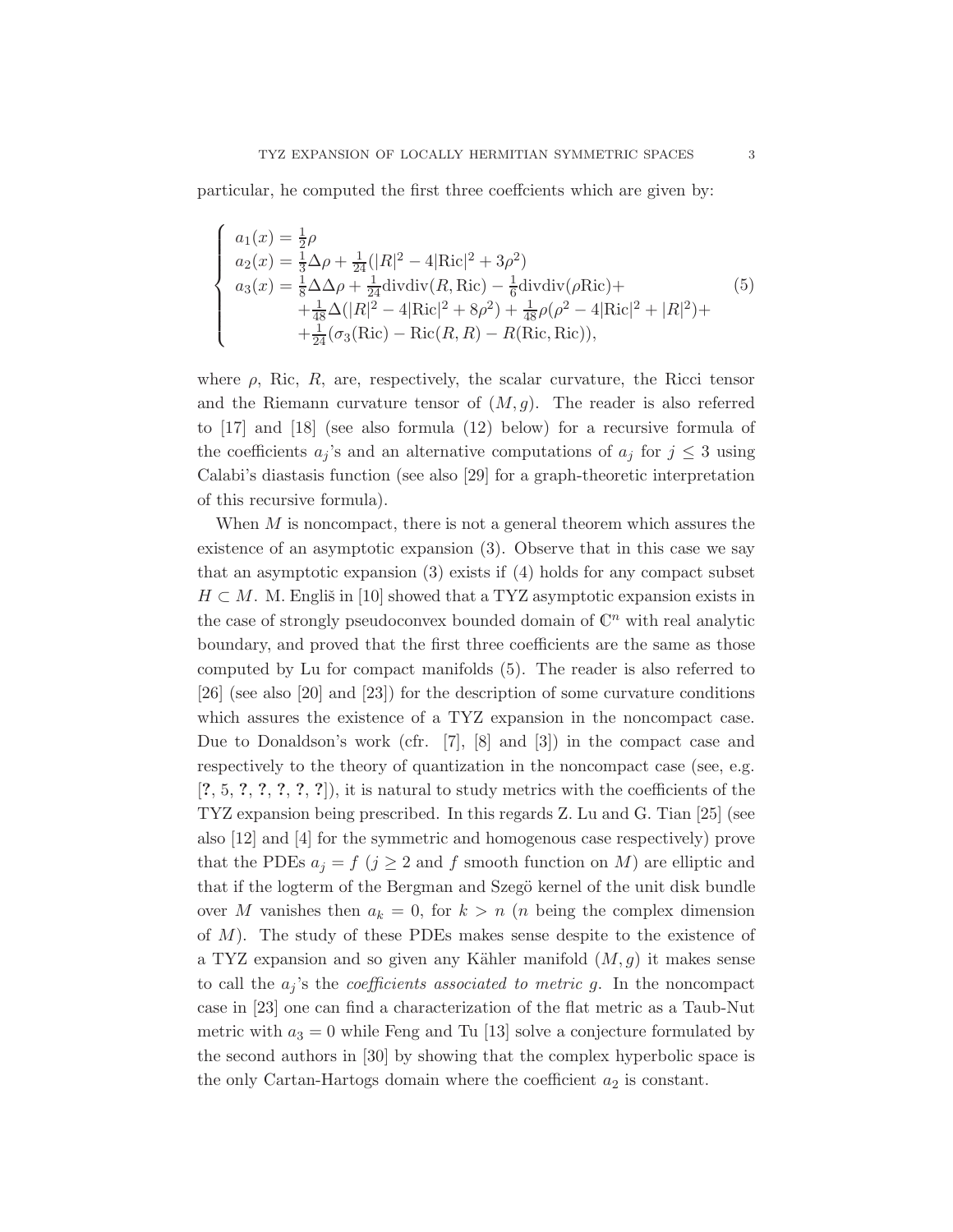#### 4 A. LOI AND M. ZEDDA

In this paper we address the problem of studying those Kähler manifolds  $(M, g)$  such that the first two coefficients  $a_1$  and  $a_2$  associated to g vanish (obviously this happens when the metric g is flat, since in this case  $a_i = 0$ , for all  $j \geq 2$ ). By the first of [\(5\)](#page-3-0) a metric with  $a_1 = 0$  is a scalar flat Kähler (SFK) metric. These metrics have been extensively analysed by several authors and we refer the reader to [\[16\]](#page-15-15) for the main results about the existence of SFK metrics in the compact case (see also Example [2](#page-4-0) below) and to [\[1\]](#page-14-6) and reference therein for explicit construction of SFK in the noncompact settings. If a Kähler manifold is one dimensional then the condition  $a_1 = 0$  is clearly equivalent to flatness while by the second of [\(5\)](#page-3-0) the condition  $a_2 = 0$  alone yields  $\Delta \rho = 0$  and, so in the compact onedimensional case, the scalar curvature is forced to be constant. Observe also that if the metric is not only SFK but also Einstein (and so Ricci flat) then, the condition  $a_2 = 0$  implies  $|R|^2 \equiv 0$ , and so, also in this case, g is flat. On the other hand the following example shows that there exists Kähler metrics with  $a_1 = a_2 = 0$  which are not flat.

<span id="page-4-1"></span>**Example 1.** Let M be the blown-up of  $\mathbb{C}^2$  at the origin and denote by E the exceptional divisor. Let  $(z_1, z_2)$  be the standard coordinates of  $\mathbb{C}^2$ . In [\[28\]](#page-15-16) Simanca constructs a SFK complete (not Ricci flat) metric g on M, whose Kähler potential on  $M \setminus E = \mathbb{C}^2 \setminus \{0\}$  can be written as

$$
\Phi(z) = |z|^2 + \log |z|^2, \ |z|^2 = |z_1|^2 + |z_2|^2.
$$

A straightforward computation gives:

$$
|R|^2 = \frac{8}{(1+|z|^2)^4}, \ |Ric|^2 = \frac{2}{(1+|z|^2)^4}.
$$

Thus the coefficients  $a_1$  and  $a_2$  associated to g both vanishes.

The following example deals with the compact case of dimension 2.

<span id="page-4-0"></span>Example 2. We start by recalling that the Euler characteristic of a real 4-dimensional compact manifold  $S$  is given by:

$$
\chi(S) = \int_S [|R|^2 - 4|\text{Ric}|^2 + \rho^2] \, dS.
$$

Therefore it follows by [\(5\)](#page-3-0) that a necessary topological condition for the existence of Kähler metric on a compact complex surface with  $a_1 = a_2 = 0$ is the vanishing of its Euler characteristic. The easiest example of compact surface which admits a SFK is the product  $M = \Sigma_g \times \mathbb{C}P^1$  of a Riemann surface  $\Sigma_q$  of genus  $g \geq 2$  with a metric of constant scalar curvature  $-1$  and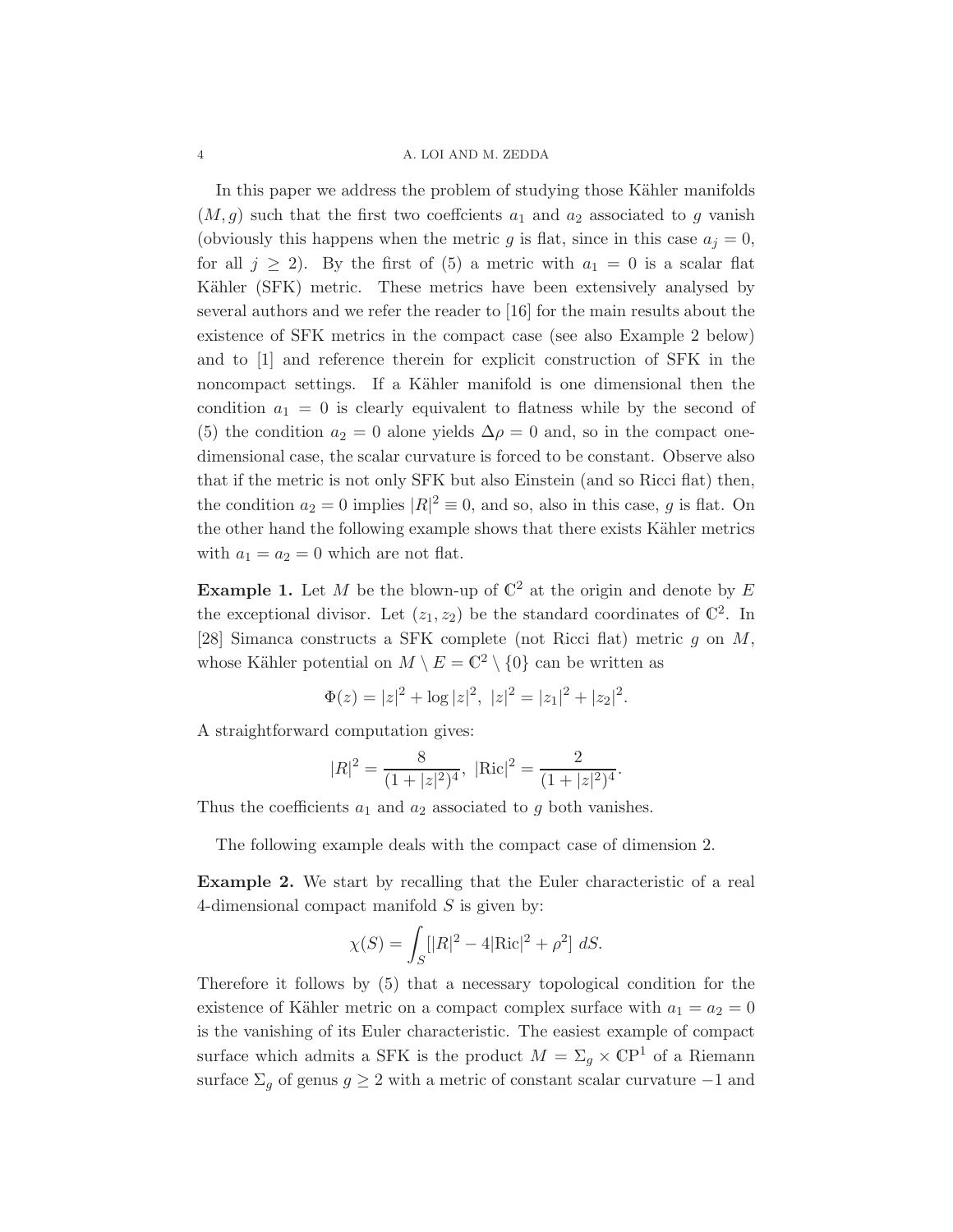the one dimensional complex projective space with the metric of constant scalar curvature 1. In this case the coefficient  $a_2$  associated to this metric is different from zero. The Euler characteristic of M is equal to  $4 - 4g$ . LeBrun [\[16\]](#page-15-15) proved that if one takes the blown up of  $M$  at an even number of points (in a suitable position) one gets a compact complex surface which still admits a SFK metric. Therefore by blowning up M at  $4g - 4$  points one gets a compact complex surface with vanishing Euler characteristic and which admits a SFK metric. Unfortunately we were not able to compute  $a_2$ .

By Example [1](#page-4-1) it is natural to look for extra conditions, which together with the vanishing of  $a_1$  e  $a_2$  would imply the flatness of the Kähler manifold involved. The following theorem, which represents the first main result of this paper, shows that this is the case for locally Hermitian symmetric space.

# <span id="page-5-0"></span>**Theorem 1.** Let  $(M, g)$  be a locally Hermitian symmetric space of complex dimension n. If the coefficients  $a_1$  and  $a_2$  vanish then g is flat.

Throughout this paper by a *locally Hermitian symmetric space (LHSS* in the sequel) we shall mean a Kähler manifold  $(M, g)$  whose universal cover (with the Kähler metric induced by  $q$ ) is an Hermitian symmetric space. It follows by the classification of Hermitian symmetric spaces that the universal cover of a LHSS is the Kähler product of irreducible Hermitian symmetric spaces of compact type, irreducible Hermitian symmetric spaces of noncompact type (namely bounded symmetric domains with a multiple of the Bergman metric) and the flat Euclidean space. Notice that if  $(M, \omega)$  is a LHSS then also  $(M, \lambda \omega)$  is a LHSS for each real number  $\lambda > 0$ .

We point out that one can construct examples (either compact or noncompact) of LHSS which are SFK and not flat (take for example the product  $\Sigma_q \times \mathbb{C}P^1$  as in Example [2\)](#page-4-0) and of LHSS with  $a_2 = 0$  which are not SFK (see Example [3](#page-8-0) below). Thus, by combining these observations with Example [1,](#page-4-1) we deduce that two of the three assumptions  $(a_1 = 0, a_2 = 0 \text{ and LHSS})$  in Theorem [1](#page-5-0) are not sufficient to deduce the flatness of the metric involved.

The proof of the Theorem [1](#page-5-0) is based on the the explicit expressions of the coefficients  $a_1$  and  $a_2$  associated to an irreducible bounded symmetric domain given by M. Engliš in  $[11]$  (see formula  $(7)$  below) which yields  $a_2 - \frac{1}{2}a_1^2 < 0$  (see Lemma [4](#page-7-0) below).

It could be interesting to extend our result to locally homogeneous Kähler spaces. Unfortunately we were not able to attack this case due to the lack of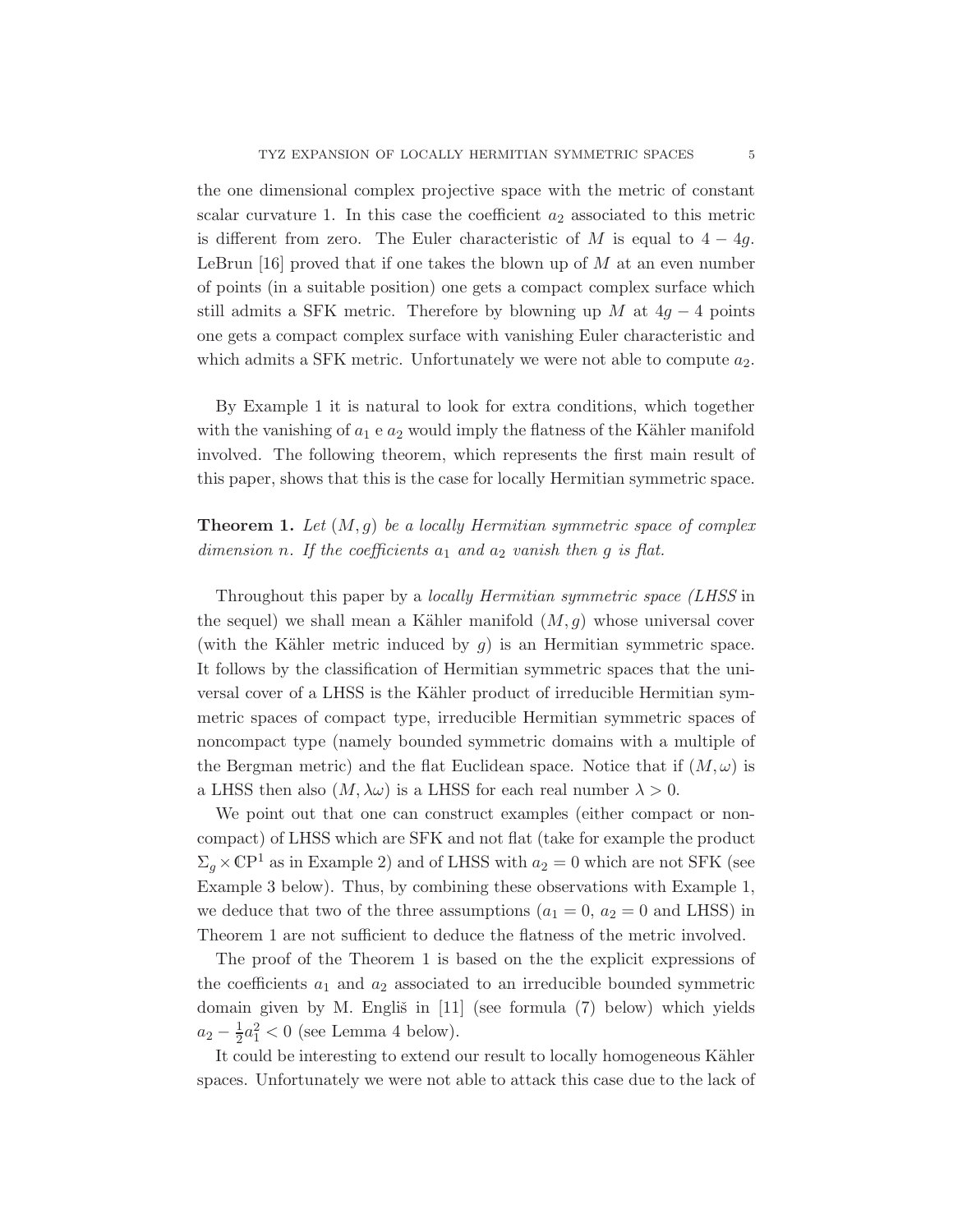knowledge of the coefficient  $a_1$  and  $a_2$ . Nevertheless we believe our theorem holds true also in this case.

From Theorem [1](#page-5-0) it is natural to ask what happens when one imposes conditions on the other coefficients  $a_j$ , with  $j \geq 3$ . In the following theorem which represents our second and last result, we show that there exist nonflat LHSS where all the odd coefficients vanish.

<span id="page-6-1"></span>**Theorem 2.** Let  $(\Omega, g)$  be a bounded symmetric domain,  $g = \frac{1}{\gamma} g_B$ , where  $g_B$  is its Bergman metric and  $\gamma$  its genus, and let  $(\Omega^*, g^*)$  be its compact dual. If  $a_j$  (resp.  $a_j^*$ ) are the coefficients of  $(\Omega, g)$  (resp.  $(\Omega^*, g^*)$ ) one has:

<span id="page-6-2"></span>
$$
a_j = (-1)^j a_j^*.
$$
 (6)

Therefore the odd coefficients associated to the metric  $g \oplus g^*$  on  $\Omega \times \Omega^*$  all vanish.

The paper consists in two more sections. In the first one we describe the Kempf distortion function for irreducible bounded domains, we prove Lemma [4](#page-7-0) and Theorem [1.](#page-5-0) The second one is dedicated to the proof of Theorem [2.](#page-6-1)

## 2. The coefficients of bounded symmetric domains and the proof of Theorem [1](#page-5-0)

Let  $(\Omega, g_B)$  be an irreducible bounded symmetric domain of  $\mathbb{C}^d$  endowed with its Bergman metric  $g_B$ . Recall that  $g_B$  is the metric whose associated Kähler form is given by  $\omega_B = \frac{i}{2} \partial \bar{\partial} \log K(z, z)$ , where K is the reproducing kernel of the Hilbert space of holomorphic function on  $\Omega$  which are  $L^2$ bounded with respect to the Euclidean measure of  $\mathbb{C}^d$ .

A bounded symmetric domain  $(\Omega, g_B)$  is uniquely determined by its rank r and its numerical invariants  $(a, b)$ ,  $a, b \ge 0$ . In particular,  $\{r, a, b\}$  determine the genus  $\gamma = (r-1)a + b + 2$  and the dimension  $d = r + \frac{r(r-1)}{2}a + rb$  of  $\Omega$ . In [\[11,](#page-15-17) Sec. 5] M. Engliš computed the coefficients  $b_j$  of  $(\Omega, \frac{1}{\gamma}g_B)$  up to the third. In particular the first two read:

<span id="page-6-0"></span>
$$
\begin{cases}\na_1 = -\frac{1}{2}\gamma d, \\
a_2 = \frac{1}{8}\gamma^2 d^2 - \frac{1}{6}\gamma^2 d + \frac{1}{24}q,\n\end{cases} \tag{7}
$$

where

$$
q = -\frac{r-1}{2}da^2 + \frac{r-1}{r}ad(d+r) + \frac{2d(d+r)}{r}.
$$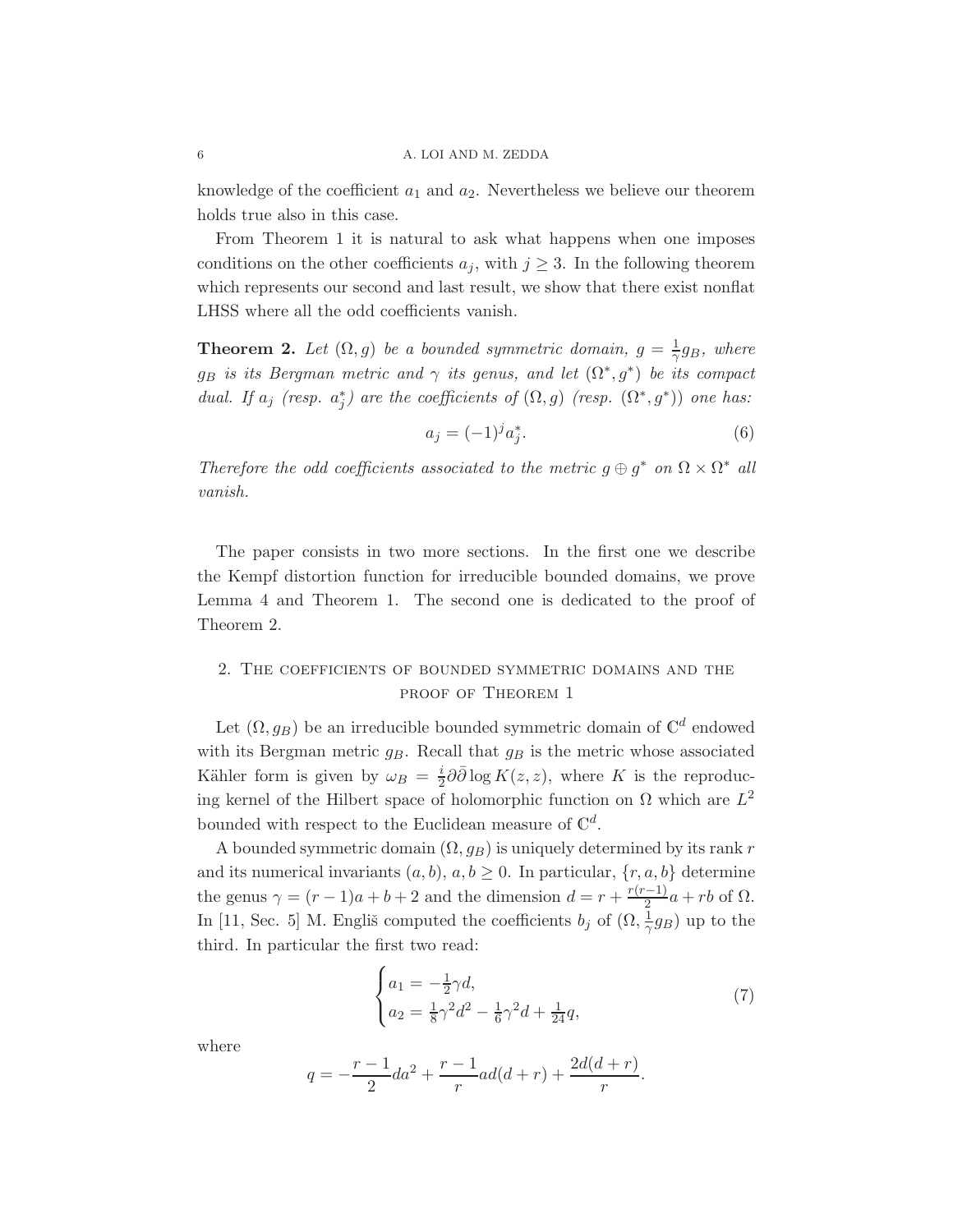Notice that the Kempf distortion function of an irreducible bounded symmetric domain  $(\Omega, \frac{1}{\gamma}g_B)$  of rank r and numerical invariants a, b is a polynomial in  $m$  of degree  $d$  which reads as (see e.g. [\[11,](#page-15-17) Sec. 5]) :

$$
\epsilon_m = \prod_{j=1}^r \frac{\Gamma(m - (j-1)\frac{a}{2})}{\Gamma(m - \frac{d}{r} - (j-1)\frac{a}{2})}.
$$

Remark 3. Notice that in this case the TYZ asymptotic expansion [\(3\)](#page-2-0) being a polynomial is finite and all the coefficients  $a_j$  associated to the metric  $g = \frac{1}{\gamma} g_B$  are constants.

In the following lemma we prove an inequalty needed in the proof of the main theorem.

<span id="page-7-0"></span>**Lemma 4.** Let  $(\Omega, g = \frac{1}{\gamma}g_B)$  be an irreducible bounded symmetric domain Then the coefficients  $a_1$  and  $a_2$  associated to g satisfies the following inequality:

<span id="page-7-3"></span>
$$
a_2 - \frac{1}{2}a_1^2 < 0. \tag{8}
$$

*Proof.* By [\(7\)](#page-6-0) wee need to show that  $\frac{1}{4}q < \gamma^2 d$ , namely

$$
-\frac{r-1}{2}a^2 + \frac{r-1}{r}a(d+r) + \frac{2(d+r)}{r} < 4\gamma^2.
$$

Substituting  $\gamma = (r - 1)a + b + 2$ ,  $d = r(r - 1)\frac{a}{2} + rb + r$  we get:

$$
\frac{1}{2}a^2(r-1)(r-2) < 4(r-1)^2a^2 + 4b^2 + 12 + 7(r-1)ab + 13(r-1)a + 14b,
$$
\nwhich holds true since  $a, b \ge 0, r \ge 1$  and  $\frac{1}{2}(r-1)(r-2) < 4(r-1)^2$ .

\n $\Box$ 

<span id="page-7-2"></span>**Lemma 5.** Let  $(M_1, g_1)$  and  $(M_2, g_2)$  be two Kähler manifolds and consider their product  $(M_1 \times M_2, g_1 \oplus g_2)$ . Denote by  $a_1, a_2, b_1, b_2$  and  $c_1, c_2$  the coefficients associated to the metrics  $g_1$ ,  $g_2$  and  $g_1 \oplus g_2$  respectively. Then:

$$
c_1 = a_1 + b_1,\t\t(9)
$$

<span id="page-7-1"></span>
$$
c_2 = a_2 + b_2 + a_1 b_1. \tag{10}
$$

*Proof.* The expression for  $c_1$  follows by the first of  $(5)$  and by the fact that the scalar curvature of the  $g_1 \oplus g_2$  is the sum of those of  $g_1$  and  $g_2$ . Equation [\(10\)](#page-7-1) is more subtle and can be obtained as follows. For  $j = 1, 2$  denote by  $\Delta_i$ ,  $R_i$ , Ric<sub>i</sub> and  $\rho_i$  the Laplacian, the Riemannian tensor, the Ricci tensor and the scalar curvature of  $g_j$ , and by  $\Delta$ , R, Ric and  $\rho$  those of  $g_1 \oplus g_2$ . Observe that by:

$$
g_1 \oplus g_2 = \left(\begin{array}{c|c} g_1 & 0 \\ \hline 0 & g_2 \end{array}\right),
$$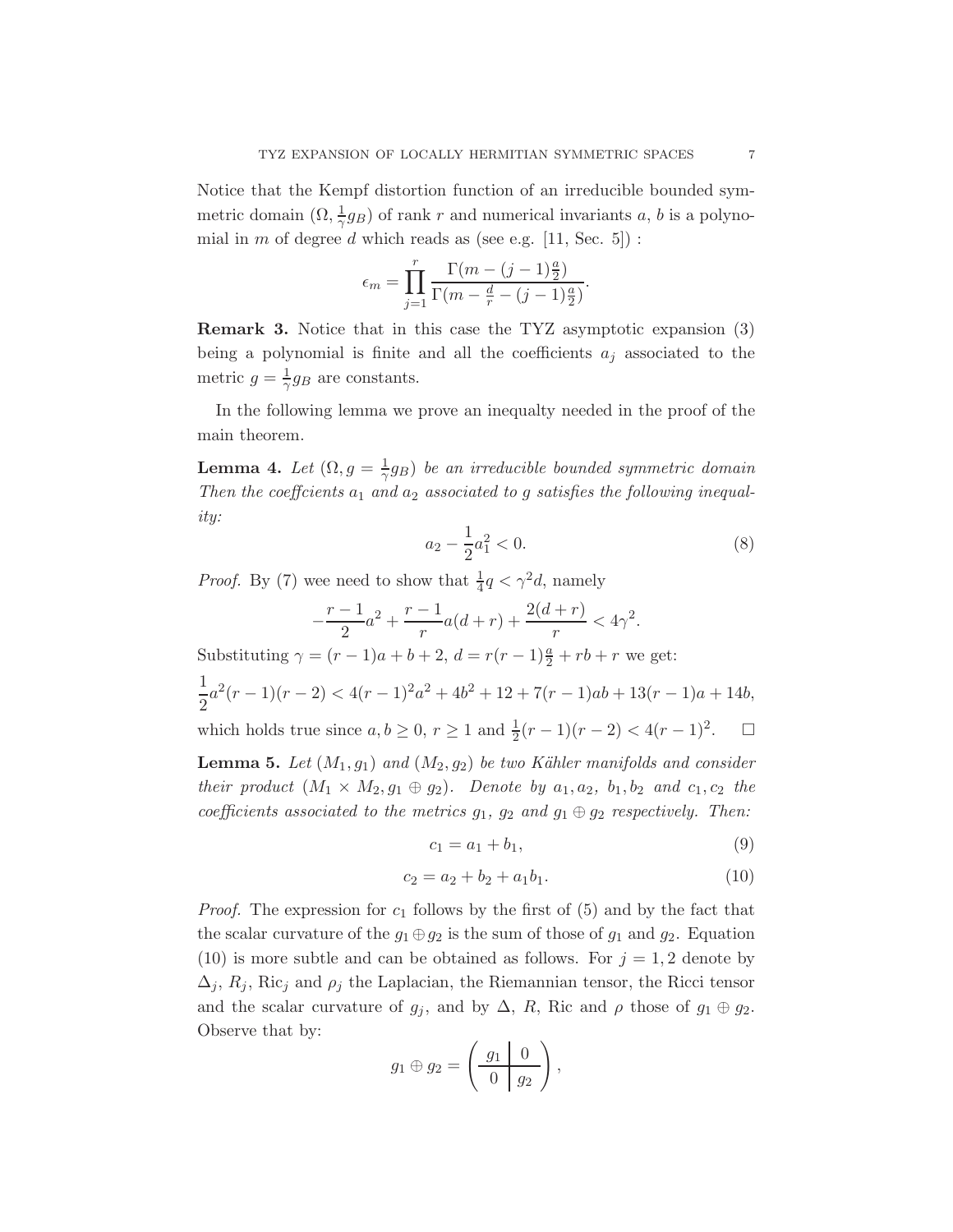we get:

$$
(g_1 \oplus g_2)^{-1} = \left(\begin{array}{c|c} g_1^{-1} & 0\\ \hline 0 & g_2^{-1} \end{array}\right),
$$

from which follows easily:

$$
\Delta \rho = \Delta_1 \rho_1 + \Delta_2 \rho_2,
$$
  
\n
$$
|R|^2 = \sum_{j,k,l,m,p,q,s,t} g^{jk} g^{\bar{l}m} g^{\bar{p}q} g^{\bar{s}t} R_{k\bar{l}q\bar{s}} \overline{R_{j\bar{m}p\bar{t}}} = |R_1|^2 + |R_2|^2,
$$
  
\n
$$
|\text{Ric}|^2 = \sum_{j,k,l,m} g^{\bar{j}k} g^{\bar{l}m} \text{Ric}_{k\bar{l}} \overline{\text{Ric}_{j\bar{m}}} = |\text{Ric}_1|^2 + |\text{Ric}_2|^2.
$$

Thus, by the second of [\(5\)](#page-3-0) we get:

$$
c_2 = \Delta_1 \rho_1 + \Delta_2 \rho_2 + \frac{1}{24} \left( |R_1|^2 + |R_2|^2 - 4|\text{Ric}_1|^2 - 4|\text{Ric}_2|^2 + 3(\rho_1 + \rho_2)^2 \right),
$$
  
i.e.  $c_2 = a_2 + b_2 + a_1 b_1$ , as wished.

<span id="page-8-0"></span>**Example 3.** Notice that there exist LHSS with vanishing  $a_2$  which are not flat. Consider for example  $(C \times CP^1, g_0 \oplus g_{FS})$  and denote by  $c_1, c_2, a_1, a_2$ ,  $b_1, b_2$  the coefficients associated to  $g_0 \oplus g_{FS}$ ,  $g_0$  and to  $g_{FS}$  respectively. Since  $a_0 = 1, a_1 = a_2 = 0, b_0 = b_1 = 1, b_2 = 0$  by Lemma [5](#page-7-2) one gets

$$
c_0 = c_1 = 1, \quad c_2 = 0.
$$

For a compact example just take  $(\mathbb{T} \times \mathbb{C}P^1, g_0 \oplus g_{FS}),$  where  $(\mathbb{T}, g_0)$  is the flat one-dimensional torus.

In order to prove Theorem [1](#page-5-0) we notice that to any irreducible bounded symmetric domain  $(\Omega, g = \frac{1}{\gamma} g_B)$  one can associate its compact dual  $(\Omega^*, g^*)$ where  $g^*$  is the pull-back of Fubini–Study metric of  $\mathbb{C}P^N$  via the Borel–Weil embedding  $\Omega^* \to \mathbb{C}P^N$ . In the affine chart  $\Omega^* \setminus \mathrm{Cut}_p(\Omega^*)$ , where  $\mathrm{Cut}_p(\Omega^*)$ is the cut locus of the point  $p \in \Omega^*$  w.r.t.  $g^*$ , one has:

<span id="page-8-1"></span>
$$
\omega^* = -\frac{i}{2\gamma} \partial \bar{\partial} \log K(z, -\bar{z}). \tag{11}
$$

(where  $\omega_B = \frac{i}{2} \partial \bar{\partial} \log K(z, z)$ ). The reader is referred to [?, ?] for details and further results.

*Proof of Theorem [1.](#page-5-0)* Since the coefficients  $a_1$  and  $a_2$  are invariants by local isometry, without loss of generality we can assume that  $(M, g)$  is simplyconnected and so, by the classification theorem for Hermitian symmetric spaces it can be written as:

$$
(\Omega_1^* \times \cdots \times \Omega_s^* \times \Omega_{s+1} \times \cdots \times \Omega_k \times \mathbb{C}^m, \lambda_1 g_1^* \oplus \cdots \oplus \lambda_s g_s^* \oplus \lambda_{s+1} g_{s+1} \oplus \lambda_k g_k \oplus g_0),
$$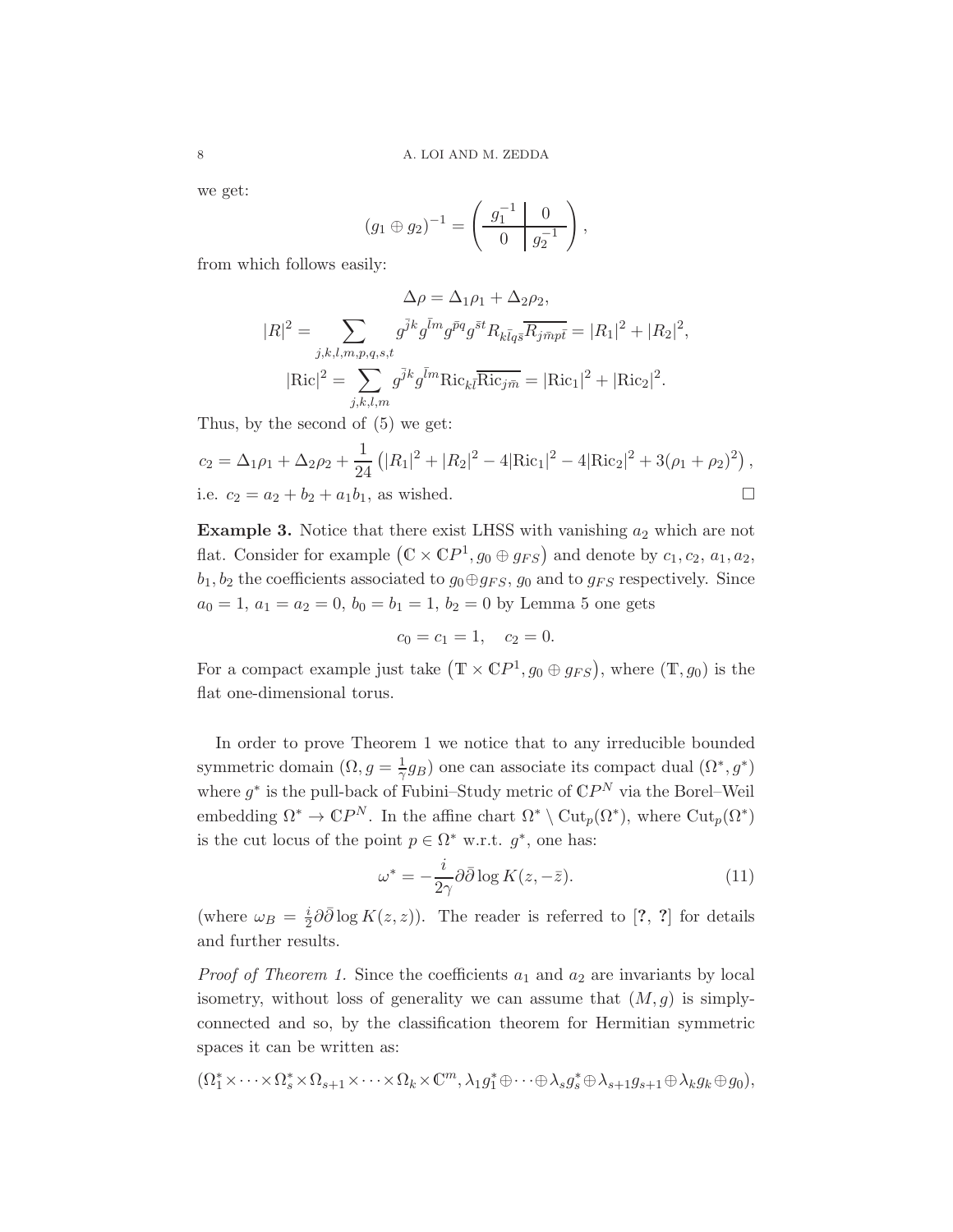where we denote by  $g_0$  the flat metric on  $\mathbb{C}^m$ ,  $(\Omega_h^*, \lambda_h g_h^*)$ ,  $h = 1, \ldots, s$  are irreducible hermitian symmetric spaces of compact type  $((\Omega_h^*, g_h^*)$  is the compact dual of  $(\Omega_h, g_h)$ ,  $h = 1, \ldots, s$ ,  $(\Omega_l, g_l)$ ,  $l = s + 1, \ldots, k$ , are irreducible bounded symmetric domains and  $\lambda_h$ ,  $\lambda_l$  are positive constants. Denote by  $c_1$  and  $c_2$  the coefficients associated to g, by  $a_{1,h}^*$ ,  $a_{2,h}^*$  the coefficients associated to  $g_h^*$ ,  $h = 1, \ldots, s$ , and by  $a_{1,l}, a_{2,l}$  the coefficients associated to  $g_l$ ,  $l = s + 1, \ldots, k$ . By a direct computation using [\(5\)](#page-3-0) (or Corollary [8](#page-13-0) below) one obtains that  $a_{1,h}^* = -a_{1,h}$  and  $a_{2,h}^* = a_{2,h}$ , where  $a_{1,h}$  and  $a_{2,h}$  are the coefficients associated to the metric  $g_h$ ,  $h = 1, \ldots, s$ .

Then, by Lemma [5,](#page-7-2) one gets:

$$
c_1 = \sum_{h=1}^s \frac{a_{1,h}^*}{\lambda_h} + \sum_{l=s+1}^k \frac{a_{1,l}}{\lambda_l} = -\sum_{h=1}^s \frac{a_{1,h}}{\lambda_h} + \sum_{l=s+1}^k \frac{a_{1,l}}{\lambda_l},
$$

$$
c_2 = \sum_{h=1}^s \frac{a_{2,h}^*}{\lambda_h^2} + \sum_{l=s+1}^k \frac{a_{2,l}}{\lambda_l^2} + \sum_{h,l} \frac{a_{1,h}^* a_{1,l}}{\lambda_h \lambda_l} = \sum_{u=1}^k \frac{a_{2,u}}{\lambda_u^2} + \frac{1}{2} \left[ c_1^2 - \sum_{u=1}^k \frac{a_{1,u}^2}{\lambda_u^2} \right].
$$

Since, by assumption  $c_1 = 0$ , one gets:

$$
c_2 = \sum_{u=1}^k \frac{1}{\lambda_u^2} \left[ a_{2,u} - \frac{1}{2} a_{1,u}^2 \right].
$$

By [\(8\)](#page-7-3) in Lemma [4](#page-7-0)  $a_{2,u} - \frac{1}{2} a_{1,u}^2 < 0$  for all u. Thus  $c_2 = 0$  forces  $k = 0$ , i.e.  $(M, \omega) = (\mathbb{C}^m, g_0).$ 

#### 3. The proof of Theorem [2](#page-6-1)

A key ingredient in the proof of Theorem [2](#page-6-1) is the following lemma which provide us with a recursive formula for the computaton of the coefficients  $a_i$  associated to a Kähler manifold  $(M,g)$  (we refer the reader to [\[18\]](#page-15-5) for details).

**Lemma 6** (A. Loi [\[18\]](#page-15-5)). Let  $(M, g)$  be a Kähler manifold and let  $a_i(x)$ ,  $j = 0, 1, \ldots$  be the coefficients associated to g and denote by  $a_i(x, y)$  their almost analytic extension in a neighborhood U of the diagonal of  $M \times M$ . Then

<span id="page-9-0"></span>
$$
a_k(x) = c_k + \tilde{a}_k(x, x) + \sum_{r+j=k, r\geq 1, j\geq 1} C_r(\tilde{a}_j(x, y))|_{y=x},
$$
 (12)

where  $a_0 \equiv 1$  and for all  $j = 1, 2, \ldots$ :

$$
\tilde{a}_j(x,y) = \sum_{\alpha=0}^j a_\alpha(x,y) a_{j-\alpha}(y,x);
$$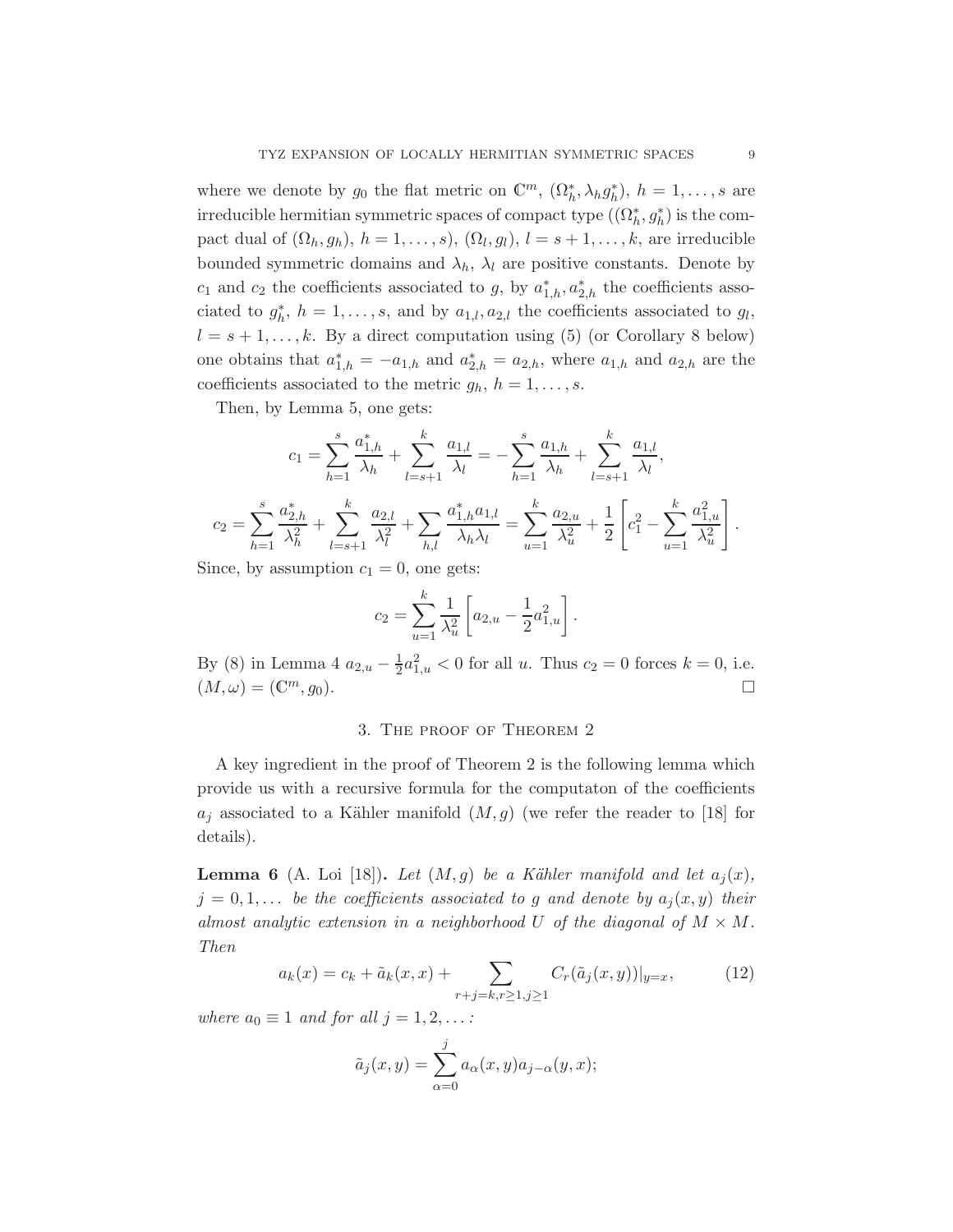<span id="page-10-2"></span>
$$
c_r(x) = C_r(1)(x); \tag{13}
$$

<span id="page-10-3"></span>
$$
C_r(f)(x) = \sum_{k=r}^{3r} \frac{1}{k!(k-r)!} L^k(f \det(g_{i\overline{j}}) S^{k-r})|_{y=x};
$$
\n(14)

where if we denote by  $g^{\bar{j}k}$  the entries of the inverse matrix of the metric g,  $L^k$  is the operator defined by:

<span id="page-10-5"></span>
$$
L^k \varphi = \sum_{j_1, \dots, j_k, i_1, \dots, i_k} g^{\bar{i}_1 j_1} \cdots g^{\bar{i}_k j_k} \varphi_{j_1 \cdots j_k \bar{i}_1 \cdots \bar{i}_k},\tag{15}
$$

and

<span id="page-10-1"></span>
$$
S_x(y) = -D_x(y) + \sum_{ij=1}^n g_{i\bar{j}}(y)(y_i - x_i)(\bar{y}_j - \bar{x}_j), \qquad (16)
$$

where  $D_x(y)$  is the diastasis function centered at x.

Observe that the diastasis function centered at the origin for bounded symmetric domains  $(\Omega, g)$  is given by:

<span id="page-10-0"></span>
$$
D_0(z,\bar{z}) = \frac{1}{\gamma} \log(V(\Omega)K(z,z)),\tag{17}
$$

where  $V(\Omega)$  denotes the total volume of  $\Omega$  with respect to the Euclidean measure of the ambient complex Euclidean space (see [\[21,](#page-15-18) Prop. 7]). Further, by the discussion above, the diastasis function centered at the origin for the compact dual  $(\Omega^*, g_B^*)$  reads:

<span id="page-10-4"></span>
$$
D_0^*(z, \bar{z}) = \frac{1}{\gamma} \log(V(\Omega) K(z, -z)).
$$
\n(18)

We are now in the position of proving Theorem [2.](#page-6-1)

*Proof of Theorem [2.](#page-6-1)* Let  $(L, h)$  be a geometric quantization of  $(\Omega^*, \omega^*)$ , where  $\omega^*$  is the integral Kähler form given by [\(11\)](#page-8-1). Then it is not hard to see that for all positive integer m Kempf's distortion function  $\epsilon_{mq}$  is defined and (by Riemann–Roch theorem) is a monic polynomial in  $m$  of degree  $n$ , namely:

$$
\epsilon_{mg} = \sum_{j=0}^{n} a_j^* m^{n-j}, \quad a_0^* = 1,
$$
\n(19)

Hence, as for the case of bounded symmetric domains, the coefficients  $a_j^*$ are constant. We start by proving [\(6\)](#page-6-2) namely  $a_j = (-1)^j a_j^*, j = 1, 2, \ldots$ 

By [\(12\)](#page-9-0), since  $a_k$  is constant for all k, we get:

$$
a_k = a_k(0) = c_k(0) + \tilde{a}_k + \sum_{r+j=k, r\geq 1, j\geq 1} \tilde{a}_j c_r(0).
$$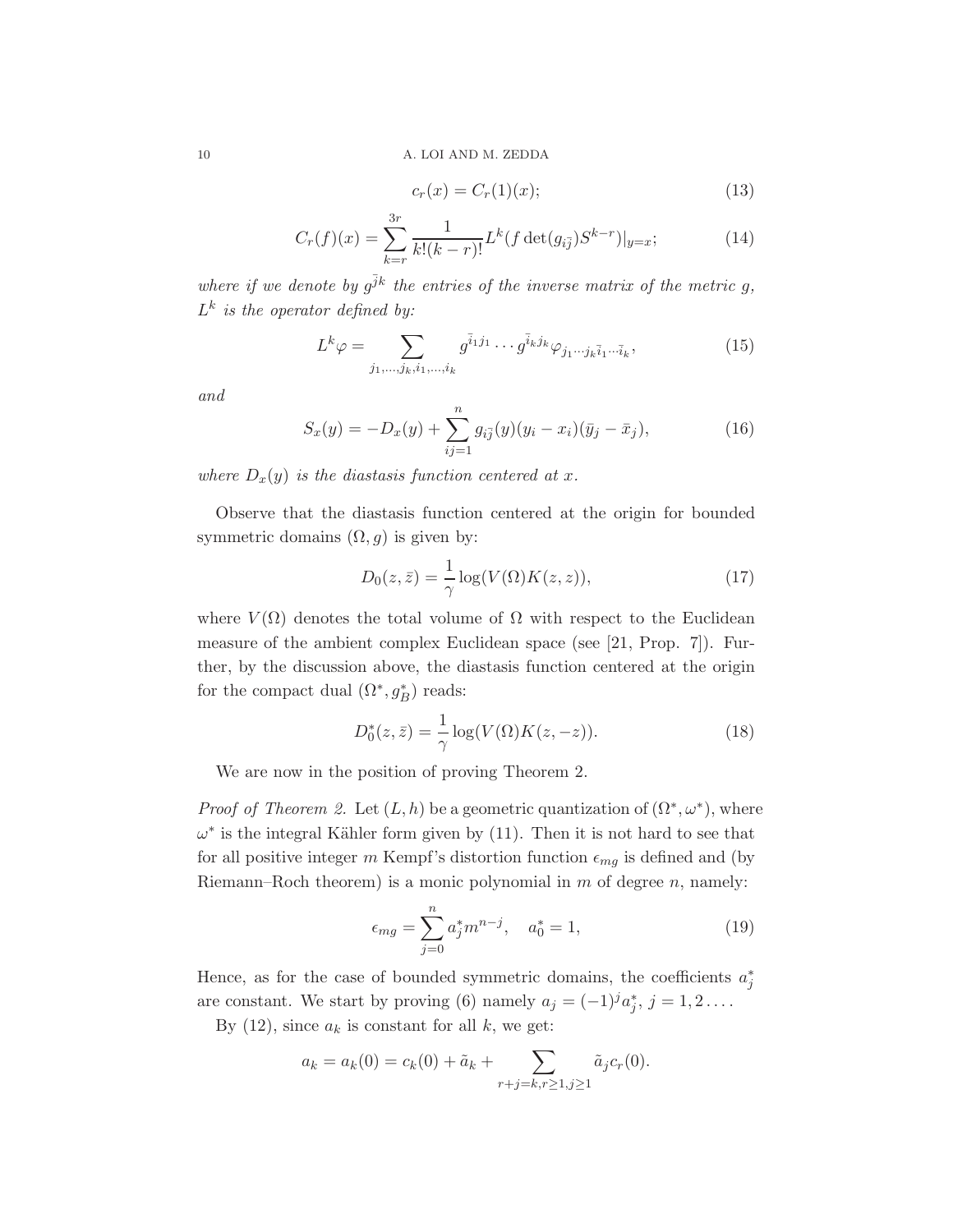Observe that for  $K = k_1 + \cdots + k_d$  and  $J = j_1 + \cdots + j_d$ , one has:

$$
\frac{\partial^{K+J}}{\partial z_1^{k_1} \dots \partial z^{k_d} \partial \bar{z}_1^{j_1} \dots \partial \bar{z}_d^{j_d}} \det g|_0 = 0,
$$

whenever  $K \neq J$ , as it follows by Prop. 7 in [\[21\]](#page-15-18) once noticed that since  $g_B$ is a Kähler–Einstein metric, we have det  $(g) = \frac{1}{\gamma^d} e^{D_0(z,\bar{z})}$ , where  $D_0(z,\bar{z})$  is the diastasis function of  $(\Omega, g_B)$  given in [\(17\)](#page-10-0). Further it is easy to verify that  $S_0(z, \bar{z})$ , which by definition [\(16\)](#page-10-1) reads:

$$
S_0(z,\bar{z}) = -D_0(z,\bar{z}) + \sum_{ij=1}^d g_{i\bar{j}}(z,\bar{z}) z_i \bar{z}_j,
$$

where d is the dimension of  $\Omega$ , satisfies:

$$
S_0(0) = 0, \qquad \frac{\partial^{K+J}}{\partial z_1^{k_1} \dots \partial z^{k_d} \partial \bar{z}_1^{j_1} \dots \partial \bar{z}_d^{j_d}} S_0(z, \bar{z})|_0 = 0,
$$

whenever  $K = J$ . Thus by [\(13\)](#page-10-2) and [\(14\)](#page-10-3),  $c_r \neq 0$  iff  $k - r = 0$  and we get:

$$
c_r(0) = \frac{(-1)^r}{r!} L^r(\det(g)(y))_{|y=0}.
$$

Let  $D_0^*(z, \bar{z})$  be the diastasis function around the origin of  $g^*$  given by [\(18\)](#page-10-4) and denote by  $S^*$  and  $c^*_r$  the operator in [\(16\)](#page-10-1) and the coefficient [\(13\)](#page-10-2) associated to  $g^*$ . By [\(11\)](#page-8-1) one gets:

$$
S_0^*(z, \bar{z}) = -D_0(z, -\bar{z}) - \sum_{ij=1}^d g_{i\bar{j}}(z, -\bar{z}) z_i \bar{z}_j,
$$

and thus also  $S_0^*$  satisfies:

$$
S_0^*(0) = 0, \qquad \frac{\partial^{K+J}}{\partial z_1^{k_1} \dots \partial z^{k_d} \partial \bar{z}_1^{j_1} \dots \partial \bar{z}_d^{j_d}} S_0^*(z, \bar{z})|_0 = 0,
$$

whenever  $K = J$ . Further, it follows by the Einstein equation that:

$$
\det g^*(z, \bar{z}) = e^{-D_0^*(z, \bar{z})},
$$

thus, by [\(11\)](#page-8-1) we have:

<span id="page-11-0"></span>
$$
\det(g)(z,\bar{z}) = \det(g^*)(z,-\bar{z}),\tag{20}
$$

and we get:

$$
\frac{\partial^{K+J} \det g^*(z,\bar{z})}{\partial z_1^{k_1} \dots \partial z^{k_d} \partial \bar{z}_d^{j_1} \dots \partial \bar{z}_d^{j_d}}|_{0} = (-1)^J \frac{\partial^{K+J} \det g(z,-\bar{z})}{\partial z_1^{k_1} \dots \partial z^{k_d} \partial (-\bar{z}_1)^{j_1} \dots \partial (-\bar{z}_d)^{j_d}}|_{0} = 0,
$$

whenever  $K \neq J$ . Thus, also  $c_0^*$  satisfies:

$$
c_r^*(0) = \frac{(-1)^r}{r!} L_*^r (\det(g)(y))_{|y=0},
$$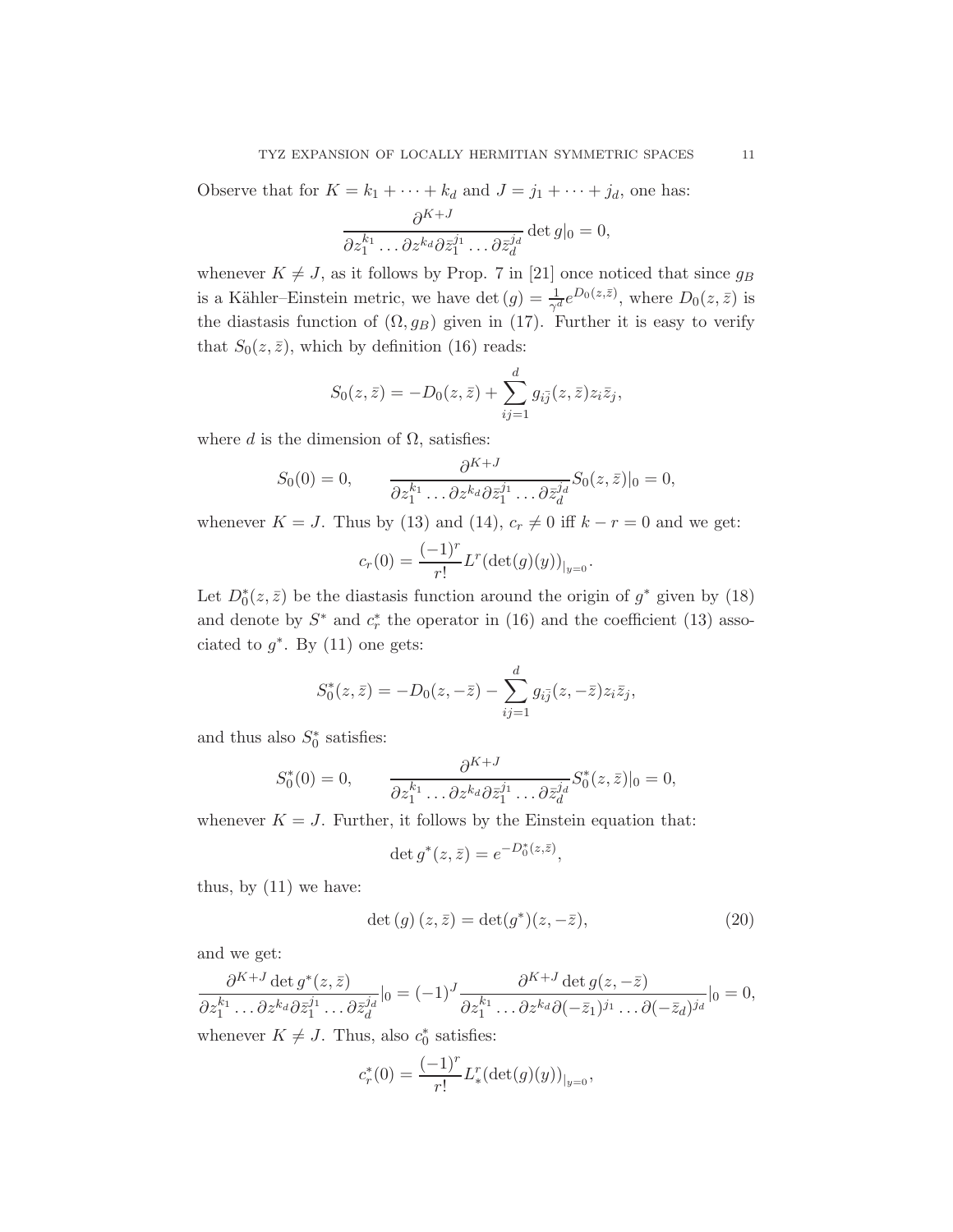where  $L_*$  denotes the operator in [\(15\)](#page-10-5) for  $g^*$ , and by noticing that for  $K =$  $J = r$  from [\(20\)](#page-11-0) follows:

$$
\frac{\partial^{2r} \det g(z,\bar{z})}{\partial z_1^{k_1} \dots \partial z^{k_d} \partial \bar{z}_1^{j_1} \dots \partial \bar{z}_d^{j_d}} = (-1)^r \frac{\partial^{2r} \det g^*(z,-\bar{z})}{\partial z_1^{k_1} \dots \partial z^{k_d} \partial (-\bar{z}_1)^{j_1} \dots \partial (-\bar{z}_d)^{j_d}},
$$
 we get:

$$
c_r(0) = (-1)^r c_r^*(0).
$$

Thus by inductive hypothesis:

$$
a_k = (-1)^k c_k^*(0) + \tilde{a}_k + \sum_{r+j=k, r\geq 1, j\geq 1} (-1)^{r+j} \tilde{a}_j^* c_r^*(0),
$$

implies:

$$
-a_k = (-1)^k c_k^*(0) + \sum_{\alpha,\beta} (-1)^k a_\alpha^* a_\beta^* + \sum_{r+j=k, r\geq 1, j\geq 1} (-1)^{r+j} \tilde{a}_j^* c_r^*(0).
$$

Therefore formula [\(6\)](#page-6-2), follows by

$$
-a_k^* = c_k^*(0) + \sum_{\alpha,\beta} a_\alpha^* a_\beta^* + \sum_{r+j=k, r\geq 1, j\geq 1} \tilde{a}_j^* c_r^*(0).
$$

The last part of the theorem, namely the vanishing of the odd coefficients associated to the metric  $g \oplus g^*$ , is a consequence of  $a_j = (-1)^j a_j^*$  and of the following lemma and its corollary.  $\Box$ 

**Lemma 7.** Let  $(M_1, g_1)$ ,  $(M_2, g_2)$  be two Kähler manifolds with  $\omega_1$  and  $\omega_2$ integral. Then the Kempf distortion function  $\epsilon_{1,2}$  of  $(M_1 \times M_2, \omega_1 \oplus \omega_2)$  is given by:

$$
\epsilon_{1,2}(x,y) = \epsilon_1(x)\epsilon_2(y),
$$

where  $\epsilon_1$  (resp.  $\epsilon_2$ ) is the Kempf distortion function associated to  $(M_1, g_1)$  $(resp. (M_2, g_2)).$ 

*Proof.* For  $\alpha = 1, 2$  let  $(L_{\alpha}, h_{\alpha})$  be the Hermitian line bundle over  $M_{\alpha}$  such that  $\text{Ric}(h_{\alpha}) = \omega_{\alpha}$  (cfr. [\(1\)](#page-1-0) in the introduction) and let  $(L_{1,2}, h_{1,2})$  be the holomorphic hermitian line bundle over  $M_1 \times M_2$  such that  $Ric(h_{1,2}) =$  $\omega_1 \oplus \omega_2$ . Let

$$
\mathcal{H}_{\alpha} = \left\{ s \in H^0(L_{\alpha}) \mid \int_{M_{\alpha}} h_{\alpha}(s, s) \frac{\omega_{\alpha}^{n_{\alpha}}}{n_{\alpha}!} < \infty \right\},\,
$$

where  $n_{\alpha}$  is the complex dimension of  $M_{\alpha}$  (if  $M_{\alpha}$  is compact then  $\mathcal{H}_{\alpha} \equiv$  $H^0(L_\alpha)$ ). Let  $\{s_j^1\}$  (resp.  $\{s_k^2\}$ ) be a orthonormal basis for  $\mathcal{H}_1$  (resp.  $\mathcal{H}_2$ ) with respect to the L<sup>2</sup>-product induced by  $h_1$  (resp.  $h_2$ ). Fix a local trivialization  $\sigma_{\alpha}: U_{\alpha} \to L_{\alpha}$  of  $L_{\alpha}$  ( $\alpha = 1, 2$ ) on an open and dense subset  $U_{\alpha} \subset M_{\alpha}$  and let  $\sigma : U_1 \times U_2 \to L_{1,2}$  be the local trivialization of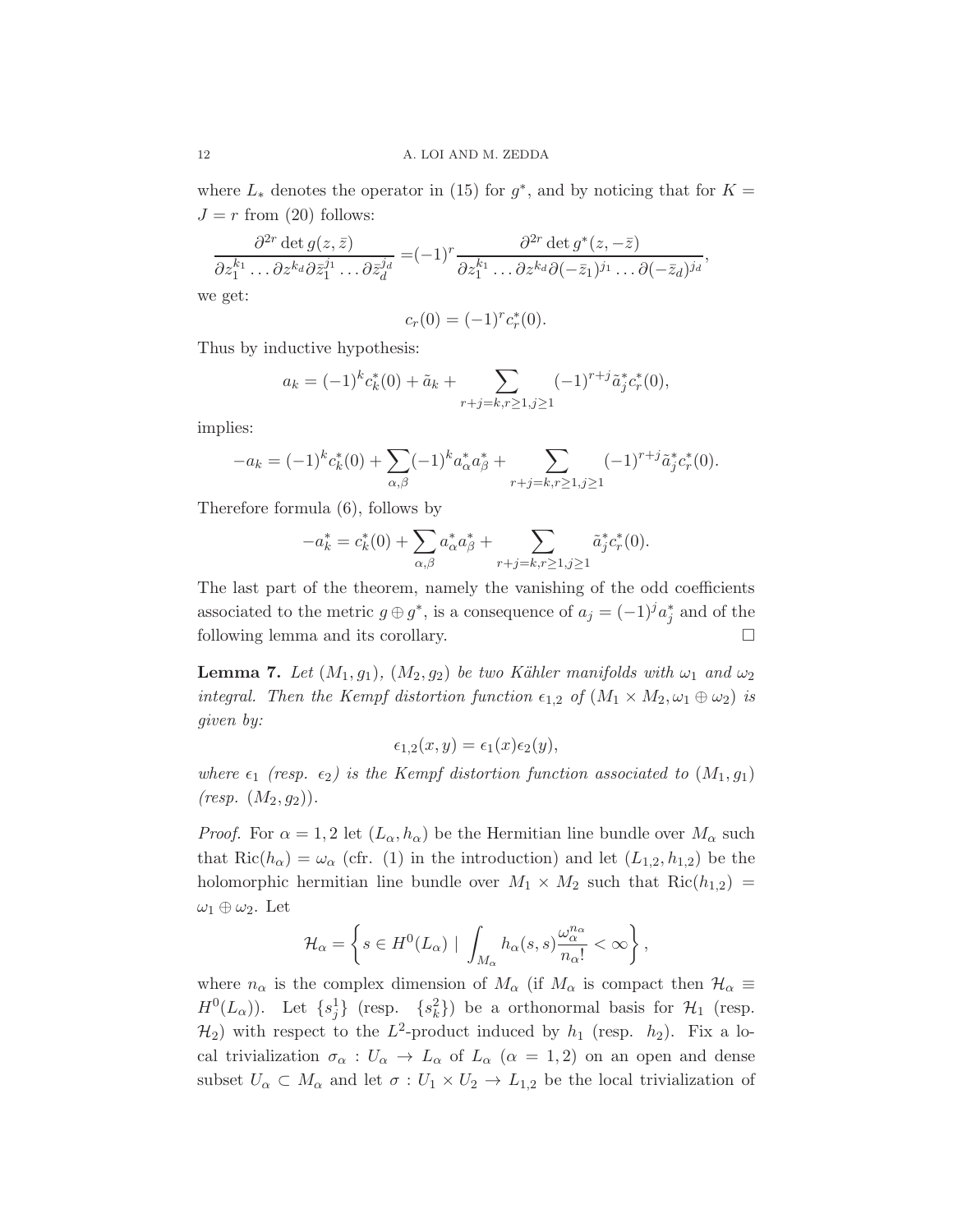$L_{1,2}$  given by  $\sigma_{1,2}(x,y) = \sigma_1(x)\sigma_2(y)$ . Let  $s_{i,k}$  be the global holomorphic sections of  $L_{1,2}$  which in the trivialization  $\sigma_{1,2}$  are given by:  $s_{j,k}(x, y) =$  $f_j^1(x) f_k^2(y) \sigma_{1,2}(x, y)$ , where  $s_j^1(x) = f_j^1(x) \sigma_1(x)$  and  $s_k^2(y) = f_k^2(y) \sigma_2(y)$ .

We claim that  $s_{j,k}$  is an orthonormal basis for the Hilbert space:

$$
\mathcal{H}_{1,2} = \left\{ s \in H^0(L_{1,2}) \mid \int_{M_1 \times M_2} h_{1,2}(s,s) \frac{(\omega_1 \oplus \omega_2)^{n_1+n_2}}{(n_1+n_2)!} < \infty \right\}
$$

$$
= \left\{ s \in H^0(L_{1,2}) \mid \int_{M_1 \times M_2} h_{1,2}(s,s) \frac{\omega_1^{n_1} \wedge \omega_2^{n_2}}{n_1! n_2!} < \infty \right\}.
$$

Indeed, in the the trivialization  $\sigma_{\alpha}$  and  $\sigma_{1,2}$  the Hermitian product  $h_{\alpha}$  and  $h_{1,2}$  are given respectively by  $h_{\alpha}(\sigma_{\alpha}(x), \sigma_{\alpha}(x)) = e^{-\Phi_{\alpha}(x)}$  and  $h_{1,2}(x, y) =$  $e^{-\left(\Phi_1(x)+\Phi_2(y)\right)}$ , where  $\Phi_\alpha: U_\alpha \to \mathbb{R}$ ,  $\alpha = 1, 2$ , is a Kähler potential for  $\omega_\alpha$  $(\omega_{\alpha} = \frac{i}{2} \partial \bar{\partial} \log \Phi_{\alpha})$ . Thus

$$
\int_{M_1 \times M_2} h_{1,2}(s_{j,k}, s_{l,m}) \frac{\omega_1^{n_1} \wedge \omega_2^{n_2}}{n_1! n_2!} = \int_{M_1 \times M_2} e^{-(\Phi_1 + \Phi_2)} f_j^1 f_k^2 \overline{f_l^1 f_m^2} \frac{\omega_1^{n_1} \wedge \omega_2^{n_2}}{n_1! n_2!}
$$
\n
$$
= \int_{M_1} h_1(s_j^1, s_l^1) \frac{\omega_1^{n_1}}{n_1!} \int_{M_2} h_2(s_k^2, s_m^2) \frac{\omega_2^{n_2}}{n_2!} = \delta_{jl} \delta_{km},
$$

and the claim is proved. Hence

$$
\epsilon_{1,2} = \sum_{j,k} h_{1,2}(s_{j,k}, s_{j,k}) = \sum_j h_1(s_j^1, s_j^1) \sum_k h_2(s_k^2, s_k^2) = \epsilon_1 \epsilon_2.
$$

<span id="page-13-0"></span>**Corollary 8.** Let  $(M_1, g_1)$ ,  $(M_2, g_2)$  be as in the lemma. Assume that for m sufficiently large there exist the TYZ expansions

$$
\epsilon_{1,m}(x) \sim \sum_{j=0}^{\infty} a_j(x) m^{n-j}, \quad \epsilon_{2,m}(y) \sim \sum_{j=0}^{\infty} b_j(y) m^{n-j},
$$

$$
\epsilon_{1,2,m}(x,y) \sim \sum_{j=0}^{\infty} c_j(x,y) m^{n-j},
$$

of the Kempf distortion functions  $\epsilon_{1,m}(x)$ ,  $\epsilon_{2,m}(y)$  and  $\epsilon_{1,2,m}(x, y)$  of  $(M_1, g_1)$ ,  $(M_2, g_2)$  and  $(M_1 \times M_2, g_1 \oplus g_2)$  respectively. Then

$$
c_j(x,y) = \sum_{\alpha+\beta=j} a_\alpha(x)b_\beta(y).
$$

Remark 9. We believe that the conclusion of the previous corollary holds true for the product of two Kähler manifolds without any assumption on the existence of a TYZ expansion.

 $\left\{ \right\}$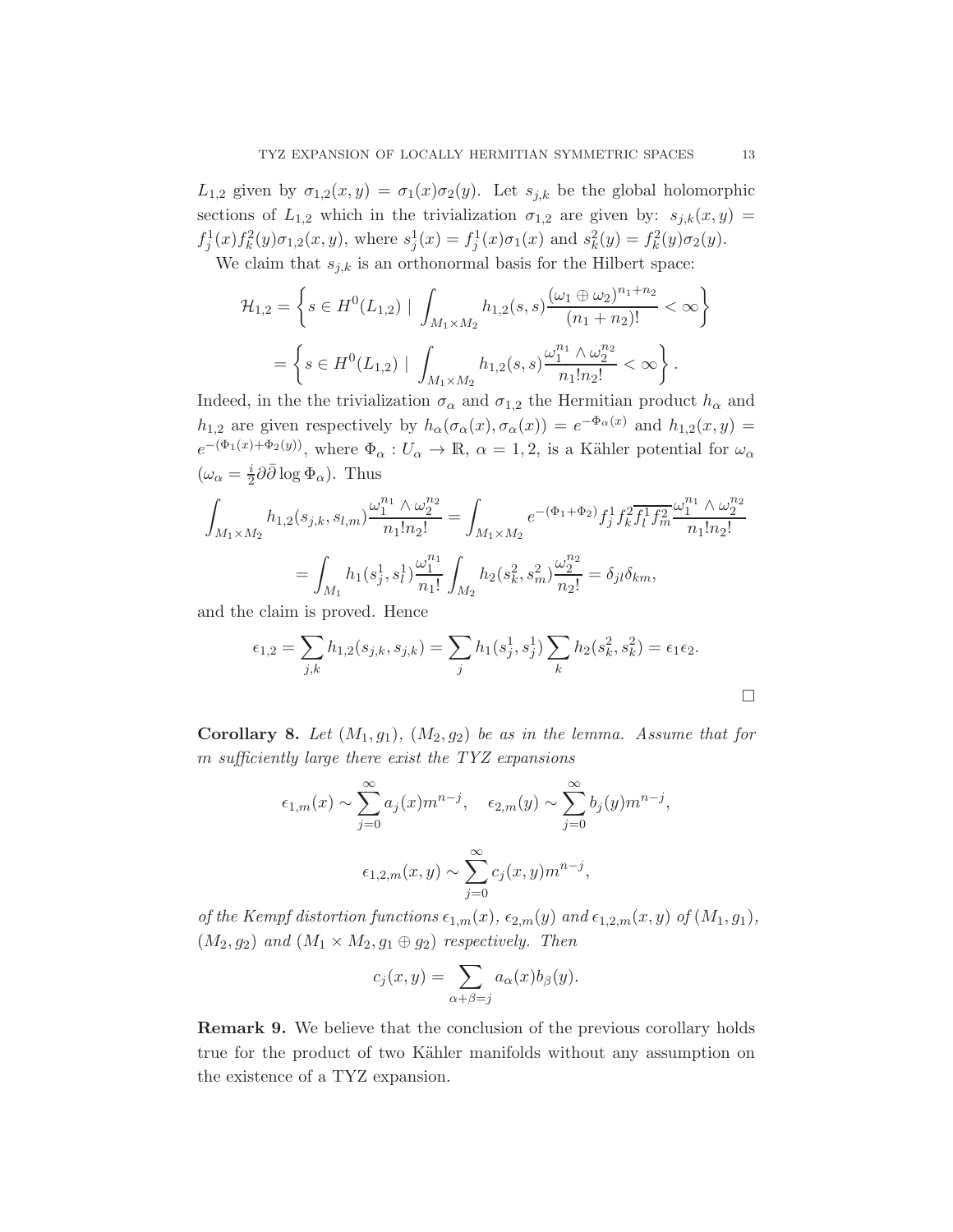Remark 10. It is worth pointing out that Kempf's function of a LHSS does not always exist. For instance, let  $(\mathbb{C}P^1 \times \mathbb{C}P^1, \sqrt{2}g_{FS} \oplus g_{FS})$ . Then the corresponding Kähler form  $\lambda(\sqrt{2}\omega_{FS} \oplus \omega_{FS})$  is not integral for any  $\lambda \in \mathbb{R}$ . The integrality of the Kähler form is a necessary condition for Kempf's distortion function to exist, although it is not sufficient, as one can see for example when  $(\Omega, \beta g_B)$  is a bounded symmetric domain endowed with its Bergman metric  $g_B$ , since  $\beta g_B$  is balanced iff  $\beta > \frac{\gamma - 1}{\gamma}$  (see [\[22,](#page-15-19) Th. 1]).

Notice also that when the Kempf's distortion function does exist, the rest in [\(4\)](#page-2-1) is zero (i.e. the Kempf's distortion function is a polynomial in  $m$ ) if and only if the LHSS  $M$  is simply connected. Indeed, when Kempf's distortion function is a polynomial in  $m$ , since its coefficients are constant it also is and in particular there exists an isometric and holomorphic immersion  $f: M \to \mathbb{C}P^N$  for some  $N \leq \infty$  (see [\[22\]](#page-15-19) for details). Consider now the universal covering  $\pi: \tilde{M} \to M$ . Since  $\tilde{M}$  is a Hermitian symmetric space, there exists an *injective*, isometric and holomorphic immersion  $F : \tilde{M} \rightarrow$  $\mathbb{C}P^N$  into  $\mathbb{C}P^N$  for some  $N \leq \infty$  (see [\[19,](#page-15-20) Lemma 2.1] for the injectivity of F). On the other hand, the composition  $f \circ \pi$ , is also an isometric and holomorphic Kähler immersion of  $\tilde{M}$  into  $\mathbb{C}P^N$ , which is not injective unless M is simply connected. A contradiction then follows from Calabi rigidity's Theorem  $[6]$ . Viceversa, if M is simply connected and noncompact, then it is a polynomial (see e.g. [\[9,](#page-15-21) Ex. 2.14 p. 431] and references therein), while if it is simply connected and compact, then Kempf's distortion is constant and by Riemann–Roch theorem it is a polynomial.

### **REFERENCES**

- <span id="page-14-6"></span><span id="page-14-0"></span>[1] M. Abreu, Scalar-flat Kähler metrics on non-compact symplectic toric 4-manifolds, Ann. of Glob. Anal. and Geom., Vol. 41 (2012), 209-239.
- <span id="page-14-4"></span>[2] C. Arezzo, A. Loi, *Quantization of Kähler manifolds and the asymptotic expansion of* Tian–Yau–Zelditch, J. Geom. Phys. 47 (2003), 87-99.
- <span id="page-14-5"></span>[3] C. Arezzo, A. Loi, Moment maps, scalar curvature and quantization of Kähler manifolds, Comm. Math. Phys. 243 (2004), 543-559.
- <span id="page-14-1"></span>[4] C. Arezzo, A. Loi, F. Zuddas, Szegö kernel, regular quantizations and spherical CRstructures, Math. Z. (2013) 275, 1207-1216.
- <span id="page-14-7"></span>[5] M. Cahen, S. Gutt, J. H. Rawnsley, *Quantization of Kähler manifolds I: Geometric* interpretation of Berezin's quantization, JGP. 7 (1990), 45-62.
- <span id="page-14-2"></span>[6] E. Calabi, Isometric Imbeddings of Complex Manifolds, Ann. Math. 58 (1953), 1-23.
- [7] S. Donaldson, Scalar Curvature and Projective Embeddings, I, J. Diff. Geometry 59 (2001), 479-522.
- <span id="page-14-3"></span>[8] S. Donaldson, Scalar Curvature and Projective Embeddings, II, Q. J. Math. 56 (2005), 345–356.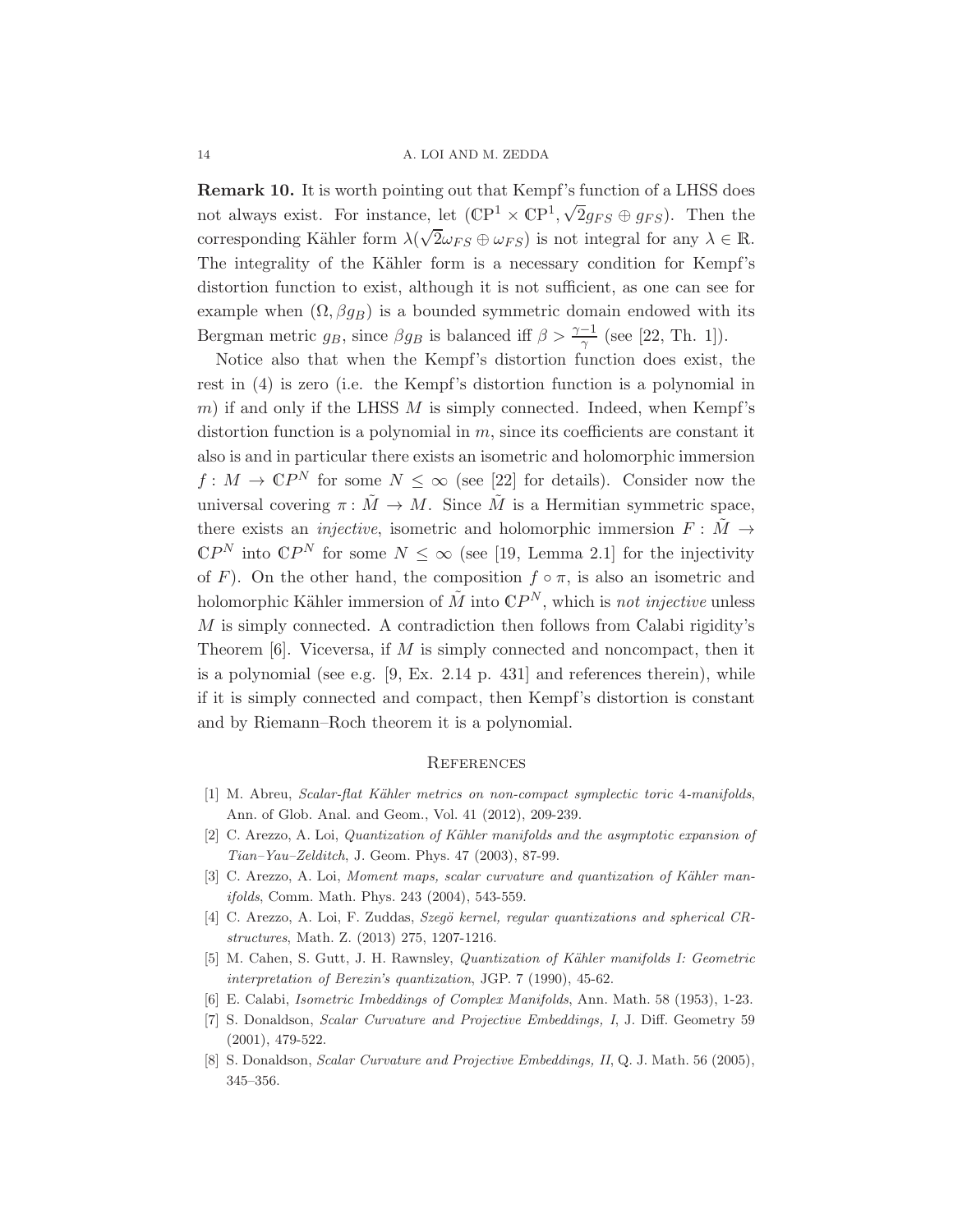- <span id="page-15-21"></span><span id="page-15-7"></span>[9] M. Englis, *Berezin quantization and reproducing kernels on complex domains*, Trans. Amer. Math. Soc. 348 (1996), no. 2, 411–479.
- <span id="page-15-17"></span>[10] M. Engliš, A Forelli-Rudin construction and asymptotics of weighted Bergman kernels, J. Funct. Anal. 177 (2000), no. 2, 257–281.
- <span id="page-15-12"></span> $[11]$  M. Engliš, The asymptotics of a Laplace integral on a Kähler manifold, J. Reine Angew. Math. 528 (2000), 1-39.
- <span id="page-15-13"></span>[12] M. Engliš, G. Zhang, Ramadanov conjecture and line bundles over compact Hermitian symmetric spaces, Math. Z., vol. 264, no. 4 (2010), 901-912.
- <span id="page-15-1"></span>[13] Z. Feng, Z. Tu, On canonical metrics on Cartan-Hartogs domains, Math. Zeit. 278 (2014), Issue 1-2, 301–320.
- <span id="page-15-2"></span>[14] G. R. Kempf, Metric on invertible sheaves on abelian varieties, Topics in algebraic geometry (Guanajuato) (1989).
- <span id="page-15-15"></span>[15] S. Ji, Inequality for distortion function of invertible sheaves on Abelian varieties, Duke Math. J. 58 (1989), 657-667.
- <span id="page-15-4"></span>[16] C. LeBrun, Scalar flat Kähler metrics on blown-up ruled surfaces, J. reine angew. Math. 420 (1991), 161-177.
- <span id="page-15-5"></span>[17] A. Loi, The Tian–Yau–Zelditch asymptotic expansion for real analytic Kähler metrics, Int. J. of Geom. Methods Mod. Phys. 1 (2004), 253-263.
- <span id="page-15-20"></span>[18] A. Loi, A Laplace integral, the T-Y-Z expansion and Berezin's transform on a Kähler manifold, Int. J. Geom. Meth. in Mod. Ph. 2 (2005), 359–371.
- <span id="page-15-9"></span>[19] A. Loi, Calabi's diastasis function for Hermitian symmetric spaces, Diff. Geom. Appl. 24 (2006), 311-319.
- <span id="page-15-18"></span>[20] A. Loi, T. Gramchev, TYZ expansion for the Kepler manifold, Comm. Math. Phys. 289, (2009), 825-840.
- <span id="page-15-19"></span>[21] A. Loi, M. Zedda, Kähler–Einstein submanifolds of the infinite dimensional projective space, Math. Ann. 350 (2011), no. 1, 145–154. .
- <span id="page-15-10"></span>[22] A. Loi, M. Zedda, Balanced metrics on Cartan and Cartan–Hartogs domains, Math. Z. 270 (2012), no. 3-4, 1077-1087.
- <span id="page-15-3"></span> $[23]$  A. Loi, M. Zedda, F. Zuddas *Some remarks on the Kähler geometry of the Taub-NUT* metrics , Ann. of Glob. Anal. and Geom., Vol. 41 n.4 (2012), 515–533.
- <span id="page-15-11"></span>[24] Z. Lu, On the lower terms of the asymptotic expansion of Tian–Yau–Zelditch, Amer. J. Math. 122 (2000), 235-273.
- <span id="page-15-8"></span>[25] Z. Lu, G. Tian, *The log term of Szegö Kernel*, Duke Math. J. 125, N 2 (2004), 351-387.
- <span id="page-15-0"></span>[26] X. Ma, G. Marinescu, Holomorphic morse inequalities and Bergman kernels, Progress in Mathematics, Birkhäuser, Basel, (2007).
- <span id="page-15-16"></span>[27] J. Rawnsley, Coherent states and Kähler manifolds, Quart. J. Math. Oxford (2), n. 28 (1977), 403–415.
- <span id="page-15-6"></span>[28] S. R. Simanca, Kähler metrics of constant scalar curvature on bundles over  $\mathbb{C}P_{n-1}$ , Math. Ann. 291, 239-246 (1991).
- <span id="page-15-14"></span>[29] H. Xu, A closed formula for the asymptotic expansion of the Bergman kernel, Comm. Math. Phys. 314 (2012), no. 3, 555585.
- [30] M. Zedda, Canonical metrics on Cartan-Hartogs domains, Int. J. Geom. Methods Mod. Phys. 9 (2012), no. 1, 1250011, 13 pp.